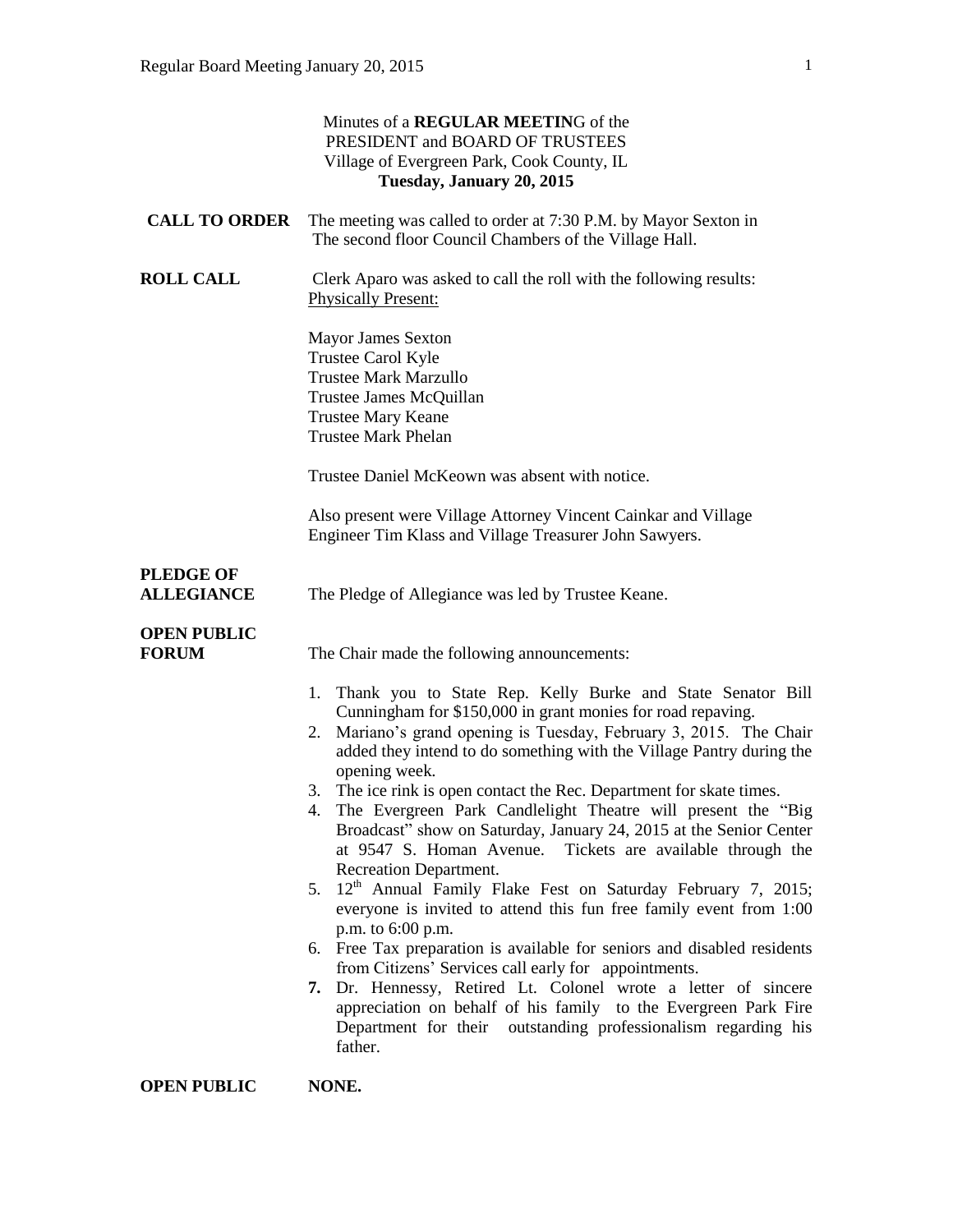### **REGULAR AGENDA** Motion by Trustee Phelan second by Trustee Kyle to waive the reading of the minutes of the January 5, 2015 Regular Meeting of the President and Board of Trustees and approved as presented was passed by unanimous voice vote and so ordered by the Chair.

**PRESENTATIONS** The Chair introduced Trustee Keane who introduced Geralyn "Geri" Neylon and the members of the "Christmas without Cancer" organization. Trustee Keane and Mayor Sexton presented a check for \$2,700 to the organization with funds raised at last year's annual Evergreen Park Car Show. Mrs. Neylon stated she started the organization eleven (11) years ago. They provide physical, emotional and financial help to families and individuals with cancer. Mr. Mike & Jo McGrath also gave a donation from a recent event held at their restaurant Porter Cullens to Mrs. Neylon. The audience gave them a hearty round of applause.

> Mrs. Virginia Wrobel and Mrs. Ann Dykstra, from the Evergreen Park Senior Council presented a check to Mayor Sexton for the senior bus service with proceeds from last year's annual Village wide garage sale. The audience gave them a round of appreciative applause. Mrs. Wrobel and Mrs. Dykstra thanked Mayor Sexton and all the Village Departments for their help adding without their support this event would not be possible.

### **PUBLIC HEARING APPROPRIATION**

The Chair called the Public Hearing to order at 7:30 p.m. stating the purpose of the hearing is to discuss the proposed appropriation ordinance for fiscal year November 1, 2014 and ending October 31, 2015. The Chair asked Chairman of the Finance Committee Mark Marzullo to explain the budgetary process. Trustee Marzullo explained the budgetary process and stated the budget is balanced. He thanked Mayor Sexton, Treasurer John Sawyers and all the Village Department heads for their financial diligence.

Mr. Sawyers added it is a huge process and very much a team effort. The Chair asked three times for any public comments; there were none. With no one wishing to be heard and nothing further to come before this meeting a motion was made by Trustee Marzullo second by Trustee Kyle to adjourn the public hearing at 7:45 p.m. Upon roll call Trustees voting yes: Marzullo, McQuillan, Keane, Phelan and Kyle; voting NO: None. The public hearing was closed at 7:45 p.m.

### **REVIEW OF MINUTES EXECUTIVE SESSION**

Motion by Trustee Phelan second by Trustee McQuillan that after the six month review confidentiality still exists and to not release the Executive Session minutes dated; June 6, September 6, November 7 and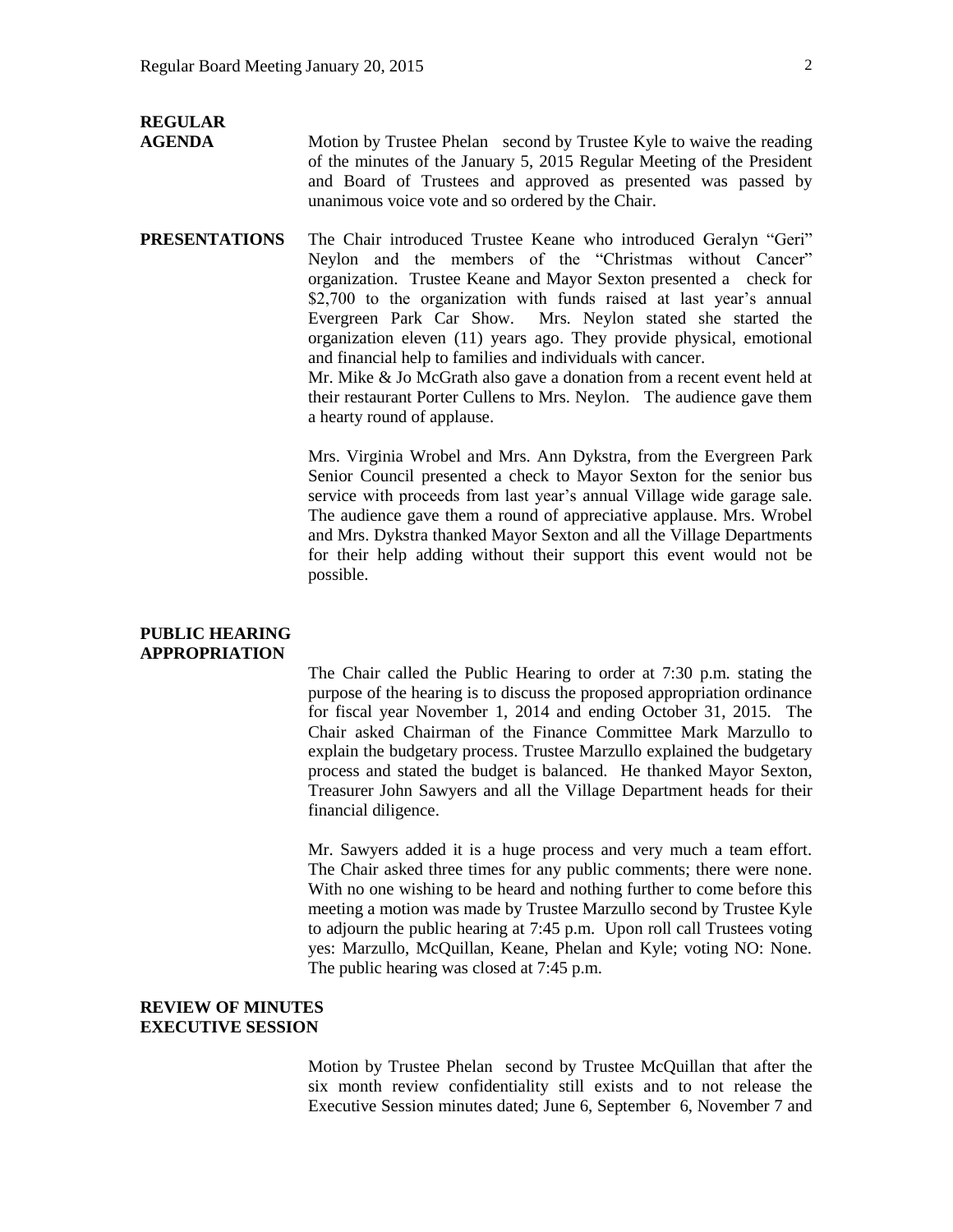$21<sup>st</sup>$  and December 19, 2011 and April 2 and July 16, 2012. Upon roll call voting YES: Trustees McQuillan, Keane, Phelan, Kyle and Marzullo; voting NO: None. The motion was passed and so ordered by the Chair.

# **RESOLUTION**

**NO. 6-2015** Motion by Trustee McQuillan second by Trustee Keane to approve **Resolution NO. 6-2014** with expenditures of the General Corporate Fund of \$ 353,599.71 and the Sewer and Water Fund in the amount of \$ 212,760.15 and the 95TH Street TIF Fund \$ 5,582.14 and the Capital Improvement Fund, \$ 7,876.00 and the Street Bond Fund \$ 63,000.00 for a total of \$ 642, 818.00. Upon roll call, voting YES: Trustees Keane, Phelan, Kyle, Marzullo and McQuillan; voting NO: NONE. The motion was passed and so ordered by the Chair.

### **VILLAGE TREASURER'S REPORT**

Motion by Trustee Phelan second by Trustee Kyle to approve the Village Treasurer's report for December 2014 for information and file in the amount of \$ 5,150,283.23 in the General Fund and \$ 2,497,290.69 in the Sewer and Water Fund. The motion was passed by unanimous voice vote and so ordered by the Chair.

**CERTIFICATES** Motion by Trustee Kyle second by Trustee McQuillan to accept the application for Business Regulation Certificate for **Little Company of Mary Medical Group** to conduct a physician's office located at 2850 W.  $95<sup>th</sup>$  St. in Suite, 102. Upon roll call voting YES: Trustees Phelan, Kyle, Marzullo, McQuillan and Keane; voting NO: NONE. The motion was passed and so ordered by the Chair.

> Motion by Trustee Kyle second by Trustee Keane to accept the application for Business Regulation Certificate for **Health Renewal Internal Medicine, SC** to conduct a physician's office located at 2850 W.  $95<sup>th</sup>$  Street in Suite # 404. Upon roll call voting YES: Trustees Kyle, Marzullo, McQuillan, Keane and Phelan; voting NO: NONE. The motion was passed and so ordered by the Chair.

# **ORDINANCE**

**BUSINESS** 

**NO. 1-2015** Motion by Trustee Phelan second by Trustee McQuillan to approve **ORDINANCE NO. 1-2015 "AN ORDINANCE OF THE VILLAGE OF EVERGREEN PARK APPROVING AN AGREEMENT BETWEEN THE 5TH DISTRICT TEMS UNIT PARTICIPATING FIRE AGENCY AND THE 5TH DISTRICT SWAT TEAM."** Upon roll call voting YES: Trustees Marzullo, McQuillan, Keane, Phelan and Kyle; voting NO: NONE. The motion was passed and so ordered by the Chair.

**ORDINANCE**

**NO. 2-2015** Motion by Trustee Marzullo second by Trustee Keane to approve **ORDINANCE NO. 2-2015, 'AN ORDINANCE PROVIDING FOR AN APPROPRIATION FOR CORPORATE PURPOSES FOR THE FISCAL YEAR BEGINNING NOVEMBER 1, 2014 AND ENDING**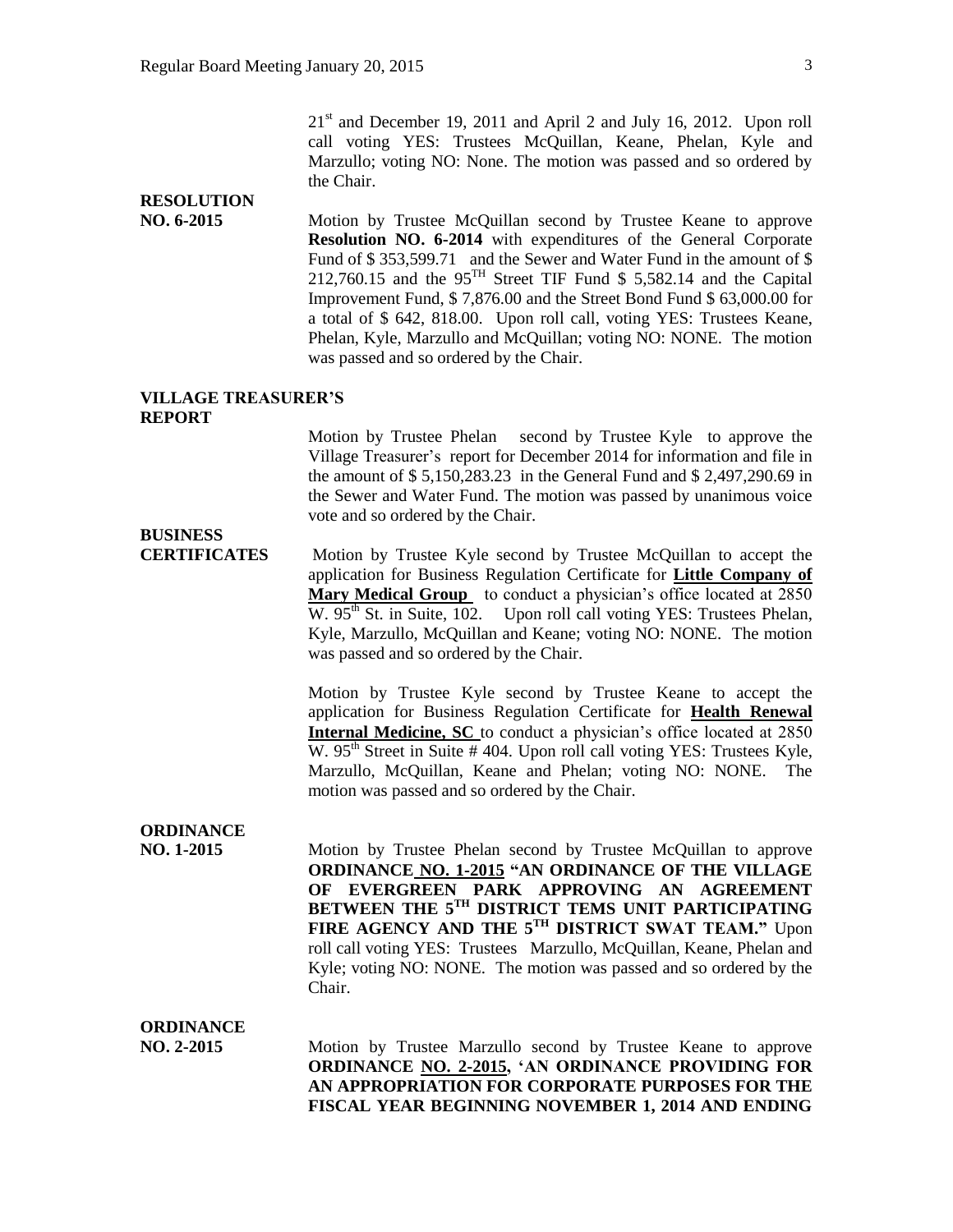**OCTOBER 31, 2015 FOR THE VILLAGE OF EVERGREEN**  PARK, COOK COUNTY, ILLINOIS." Upon roll call voting YES: Trustees McQuillan, Keane, Phelan, Kyle and Marzullo; voting NO: NONE. The motion was passed and so ordered by the Chair.

# **RESOLUTION**

**NO. 1-2015** Motion by Trustee McQuillan second by Trustee Kyle to approve **RESOLUTION NO. 1-2015 "***A RESOLUTION OF THE VILLAGE OF EVERGREEN PARK, COOK COUNTY, ILLINOIS AUTHORIZING THE EXECUTION OF THE LOCAL AGENCY AGREEMENT FOR FEDERAL PARTICIPATION AND THE CONSTRUCTION ENGINEERING SERVICES AGREEMENT FOR THE RESURFACING OF CALIFORNIA AVENUE FROM 87TH STREET TO 95TH STREET (IDOT SECTION NO. 14-00092-00-RS).* A brief discussion took place regarding the proposed sidewalks for the 91<sup>st</sup> Street area which will be covered under another project. Upon roll call voting YES: Trustees Keane, Phelan, Kyle, Marzullo and McQuillan; voting NO: NONE. The motion was passed and so ordered by the Chair.

# **FIRE DEPT. 2014**

**ANNUAL REPORT** The Chair read highlights of the Evergreen Park 2014 Annual Fire Report as presented by Fire Chief Ron Kleinhaus for the Evergreen Park Fire Department. The Chair stated there were a total of 2728 calls for service including 1823 EMS incidents and 905 fire incidents. Total estimated fire loss for structure fires was \$284,825. The Chair added thankfully there were no injuries or deaths due to fire and the "Keep the Wreath Red" campaign was a success.

> The Chair noted Public Education courses are given to all school children in Evergreen Park. The Chair commended Fire Chief Kleinhaus and Assistant Chief Hojek and the men and women of the Fire Department for their dedication. Trustee Kyle thanked the Fire Department for their innovative programs which include all age groups from infant car seat checks to the Fire Department's first Senior Health Fair. NO BOARD ACTION REQUIRED INFORMATION ONLY.

# **MEMORIES**

**TO GO Motion by Trustee** Phelan second by Trustee Kyle to approve the request from Senior Citizen Council to host a Village wide garage sale, "Memories to Go" on Saturday, May 2, 2015 at Yukich Field, from 9 am to 2 pm. Upon roll call voting YES: Trustees Phelan, Kyle, Marzullo, McQuillan and Keane; voting NO: NONE. The motion was passed and so ordered by the Chair.

### **MARCH OF DIMES**

**BABY WALK** Motion by Trustee McQuillan second by Trustee Kyle to approve the request from St. Xavier University in conjunction with the March of Dimes to approve a walk on Sunday, May 3, 2015. Upon roll call voting YES: Trustees Kyle, Marzullo, McQuillan, Keane and Phelan; voting NO: NONE. The motion was passed and so ordered by the Chair.